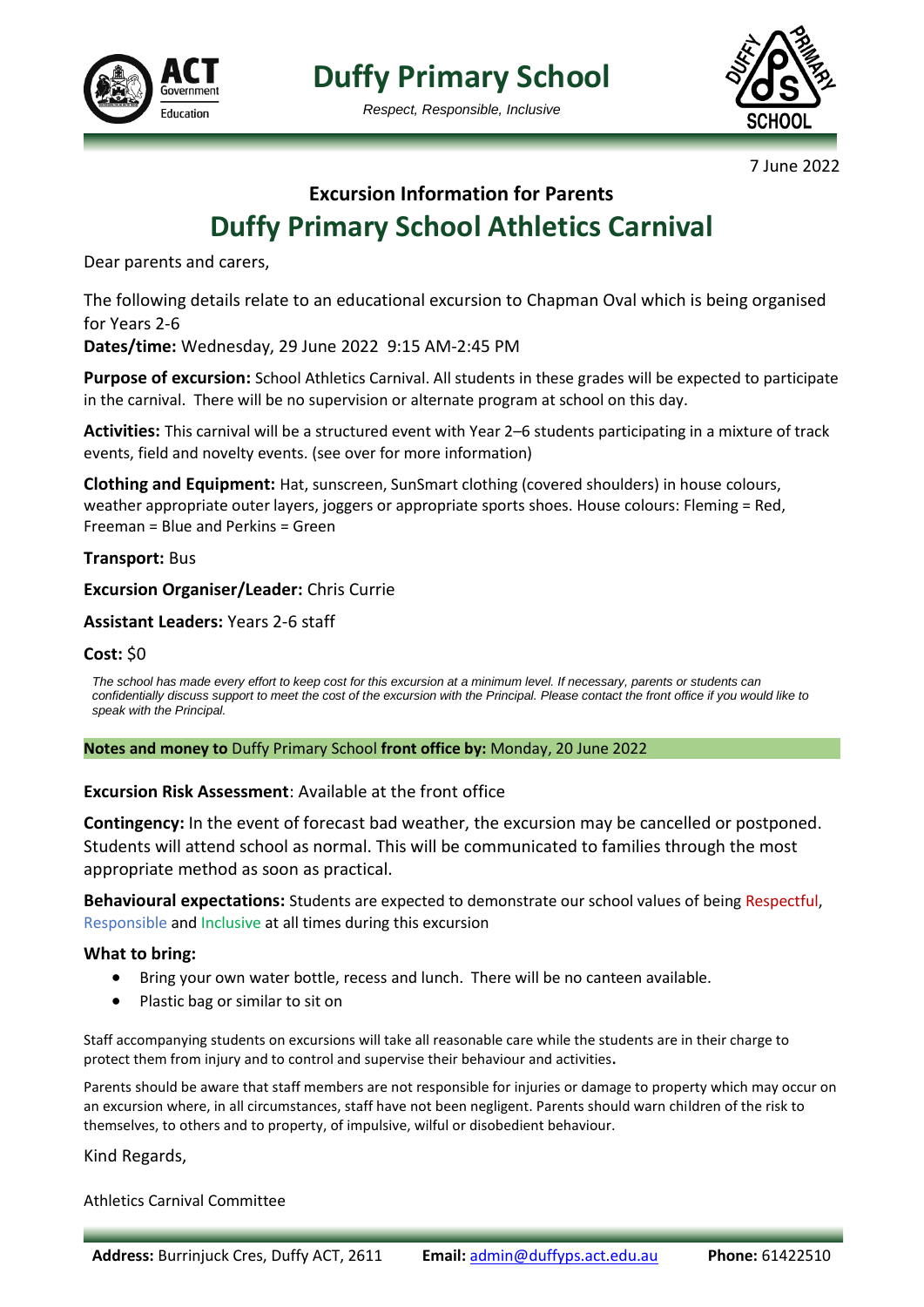

## **More information:**

**Students will be participating in age groups based on the year in which they were born.** Students born in 2012 are either 10 or turning 10 this year and will participate in 10 years events.

An estimated schedule for the day will be available closer to the carnival.

Please note the top 2 places at our carnival are eligible to progress to the South/Weston Region carnival in the following events:

| Age      | <b>Track</b>      | <b>Field</b>                   |  |  |
|----------|-------------------|--------------------------------|--|--|
| 8 years  | 70m, 100m (800m*) | No events at regional carnival |  |  |
| 9 years  | 70m, 100m (800m*) | No events at regional carnival |  |  |
| 10 years | 100m, 200m, 800m* | Shot Put, Discus, Long Jump    |  |  |
| 11 years | 100m, 200m, 800m  | Shot Put, Discus, Long Jump    |  |  |
| 12 years | 100m, 200m, 800m  | Shot Put, Discus, Long Jump    |  |  |

\*800m event offered as 10 years and under at regional carnival

### **Parent Volunteers:**

To help ensure our carnival runs smoothly, we welcome any parents or carers who are able to volunteer to help at our carnival. All volunteers will be greatly appreciated. Volunteers can assist with marking and measuring, recording results, timekeeping etc. If you would like to volunteer, please indicate below via this form:

<https://forms.gle/Qnrj8Nkf8JqSuske6>



Parents and carers must follow COVID smart measures at all times (physical distancing, hygiene practices, staying away if unwell). To minimise the risk of COVID-19 transmission, you must wear a mask when you cannot keep a physical distance of 1.5 metres between you and others.